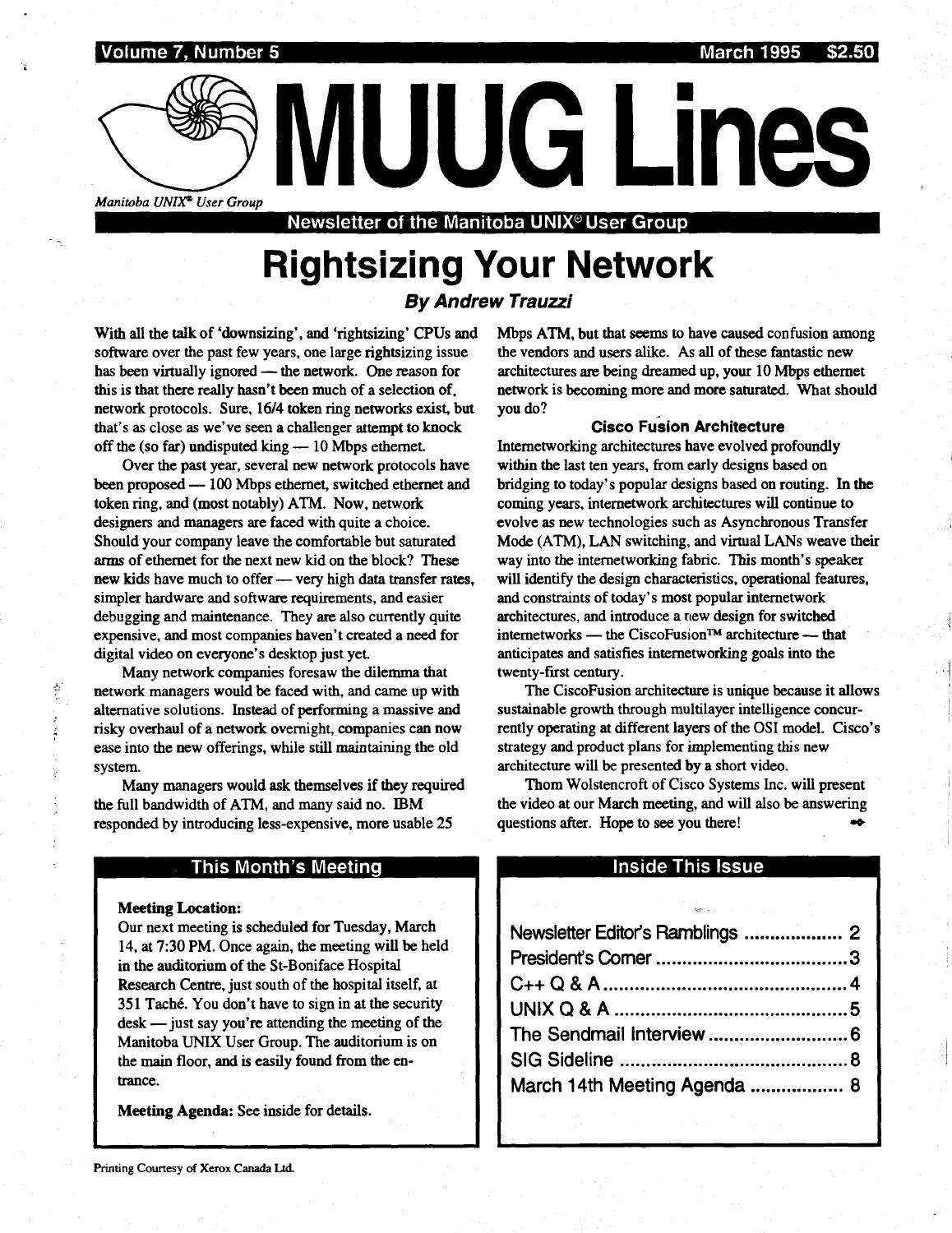### RAMBLINGS Empty Pipes By Andrew Trauzzi

Well, another blast of winter seems to have set upon us (well at the time of this writing anyway), and I scrape together whatever few free hours I have to create another newsletter issue. One problem though  $\equiv$  I haven't had any articles sent to me for over three months! I really enjoy writing, but I just don't have the time to research a topic to my satisfaction before I write a story.

 

#### Really Rambling

You may have noticed your newsletter arrive later and later these past few months. This is due to a combination of things. First, I procrastinate. A lot. Second, I also rely on a few other regular columns written by other people, and they don't always come in on time (probably procrastination again). Third, we don't stuff the envelopes by hand anymore, so the third party factor has introduced some variability in the mailing time. Hopefully this month's newsletter arrived a week before the meeting instead of a day!

#### Solutions

Back in the good old days of the newsletter, people used to love to submit articles. Something about seeing their name in print giving them a thrill. (I know I get one!) Now, everyone has tight deadlines, more work, less pay, less staff,

#### The 1993-1994 Executive

| <b>Bary Finch</b>     | $(W)$ 934-1690        |
|-----------------------|-----------------------|
| Rob Wright            | (W) 488-5175          |
| Doug Shewfelt         | (W) 986-3748          |
| Rory Macleod          | $(W)$ 488-5168        |
| Doug McLean           | $(W)$ 985-1643        |
| Roland Schneider      | 1-204-785-9179        |
| Roland Schneider      | 1-204-785-9179        |
| <b>Andrew Trauzzi</b> | (W) 986-3898          |
| Susan Zuk             | (W) 989-3530          |
| <b>Bary Finch</b>     | (W) 934-1690          |
|                       | (FAX) 934-1308        |
|                       | (W) 986-3898          |
|                       | (FAX) 586-8567        |
|                       | <b>Andrew Trauzzi</b> |

#### Advertising. Rates

| Quarter page         | \$50  |
|----------------------|-------|
| Half page            | \$75  |
| Full page            | \$100 |
| $Insert (1-4 pages)$ | \$100 |

Above prices are per issue. The first ad is charged at the full price; each successive month is  $1/2$  price.

Ad copy must be submitted by the final copy deadline for an issue (usually 3 weeks prior to the monthly meeting) in a format acceptable to the editor. (Please make arrangements with editor beforehand.)

Internet E-mail: editor@muug.mb.ca

etc. God forbid a life outside the office! Sometimes, your boss may ask you to do some research on a cool new product. Write up a report, send one copy to your boss (the one with all the spelling mistakes), and send one copy to me . At this point in time, I would publish a study comparing user interfaces to religions. (That one exists  $-$  really!) Say you are surfin' the net (terms I truly despise). You suddenly come across an interesting site, article, picture, whatever. Mail me a copy  $-$  it only takes a second! Maybe you found some cool UNIX utilities or commands. Send them to me you'd be surprised how many other people would find them useful as well.

#### Informal Survey

Finally, I would like to find out if any of you like/dislike the current regular articles in the newsletter. Am I missing any topics you would like covered? Let me know - I promise I won't make you write a new column (unless you want to). E-mail <editor@muug.mb.ca> with your opinion on the newsletter. I take criticism well, and kudos even better, so don't be afraid to insult the newsletter. No personal shots please  $-$  I get enough of those at work! I will publish the results (or lack thereof) in the next MUUGLines. results (or lack thereof) in the next MUUGLines.

#### Copyright Policy and Disclaimer

This newsletter is ©opyrighted by the Manitoba UNIX User Group . Articles may be reprinted without permission, for non-profit use, as long as the article is reprinted in its entirety and both the original author and the Manitoba UNIX User Group are given credit.

The Manitoba UNIX User Group, the editor, and contributors of this newsletter do not assume any liability for any damages that may occur as a result of information published in this newsletter.

#### Group Information

The Manitoba UNIX User Group meets at 7 :30 PM the second Tuesday of every month, except July and August. Meeting locations vary. The newsletter is mailed to all paid-up members one week prior to the meeting. Membership dues are \$25 annually and are due as indicated by the renewal date on your newsletter's mailing label. Membership dues are accepted at any meeting, or by mail.

#### Manitoba UNIX User Group P.O. Box 130, Saint-Boniface Winnipeg, Manitoba R2H 3B4

Internet E-mail: membership@muug.mb.ca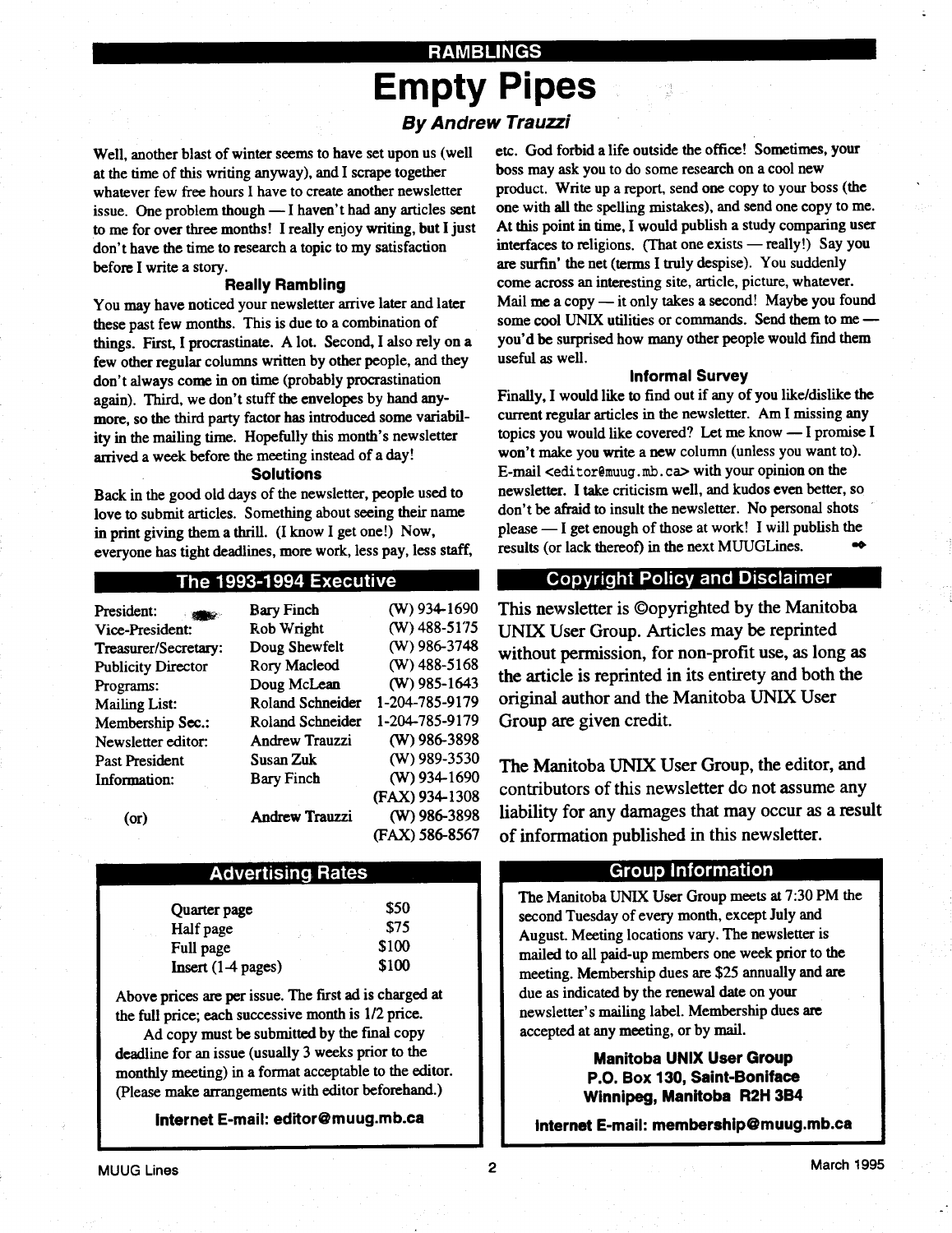# UniForum Canada is Dead; Long Live UniForum! and<br>Lini<br>Lini

#### By Bary Finch

A number of you have been wanting to renew your UniForum Canada memberships, or join UniForum Canada for the first time . It has been a number of months that we have been trying to reestablish our contacts with UniForum Canada, as we had not seen or heard anything from them. We were becoming suspicious that UniForum Canada was going through some difficulties, and was going to be unable to fulfill their membership requirements . I had been trying for quite a while by phone and by email to get in contact with someone (anyone) from UniForum Canada .

The board agreed that if we did not get in contact with UniForum Canada by the end of January, we would assume them to be out of business, and unable to fulfill their membership requirements. This means that any of you that intended to join UniForum Canada will not be able to do so, as we have no-one to forward your UniForum Canada membership fees to . As such, we will be refunding your UniForum Canada membership fees to each of you .

#### California Dreaming

On a brighter note, I have contacted the worldwide parent organization, UniForum, which is located in Santa Clara, California. They are the organization that puts on the annual UniForum conference, which is coming up soon, as well as many other events. They also provide the same benefits for membership that UniForum Canada would have (the Open Systems Product directory, the UniForum Monthly magazine, UniNews newsletter, etc.).

We will be including a membership form for UniForum along with each of your refund cheques. This way, if you are still interested in joining UniForum, you may do so directly to the parent organization in the US. You cannot join thru MUUG as we are not an affiliate at this point.

Also, UniForum confirmed that UniForum Canada had been having problems for a while, and was no longer an organization providing UniForum memberships and benefits . However, a number of the existing UNIX groups in Canada are becoming affiliates with the parent UniForum, as UniForum Canada is no longer available to be an affiliate of. MUUG will also be looking at this, as we still believe it is an organization that has many merits in promoting the Open Systems technologies and marketplace .

It will take a while for MUUG to evaluate whether we want to become and affiliate, or whether we qualify to become an affiliate, of UniForum . At this point looks like the requirements from us are very similar to that for UniForum Canada, and we will proceed towards becoming an affiliate. So hopefully we will again be offering memberships in UniForum as part of our membership package.

#### Firewalls

On another note, we have decided to put on a seminar this fall on Firewalls. Firewalls, for those of you that are unfamiliar with the term, are a combination of hardware and software that can isolate network traffic. This is a technology that has been use d for many years by organizations that require the ability to protect networks from other networks. A typical example is to isolate an internal network from the Internet, for rather obvious reasons, unless of course you WANT to have 20 million people looking at your network.

Our first step is to form a committee that will organize the seminar. This committee will work out all the details for the seminar, from where it will be held, to exactly what the seminar content will be. (continued on page 8)

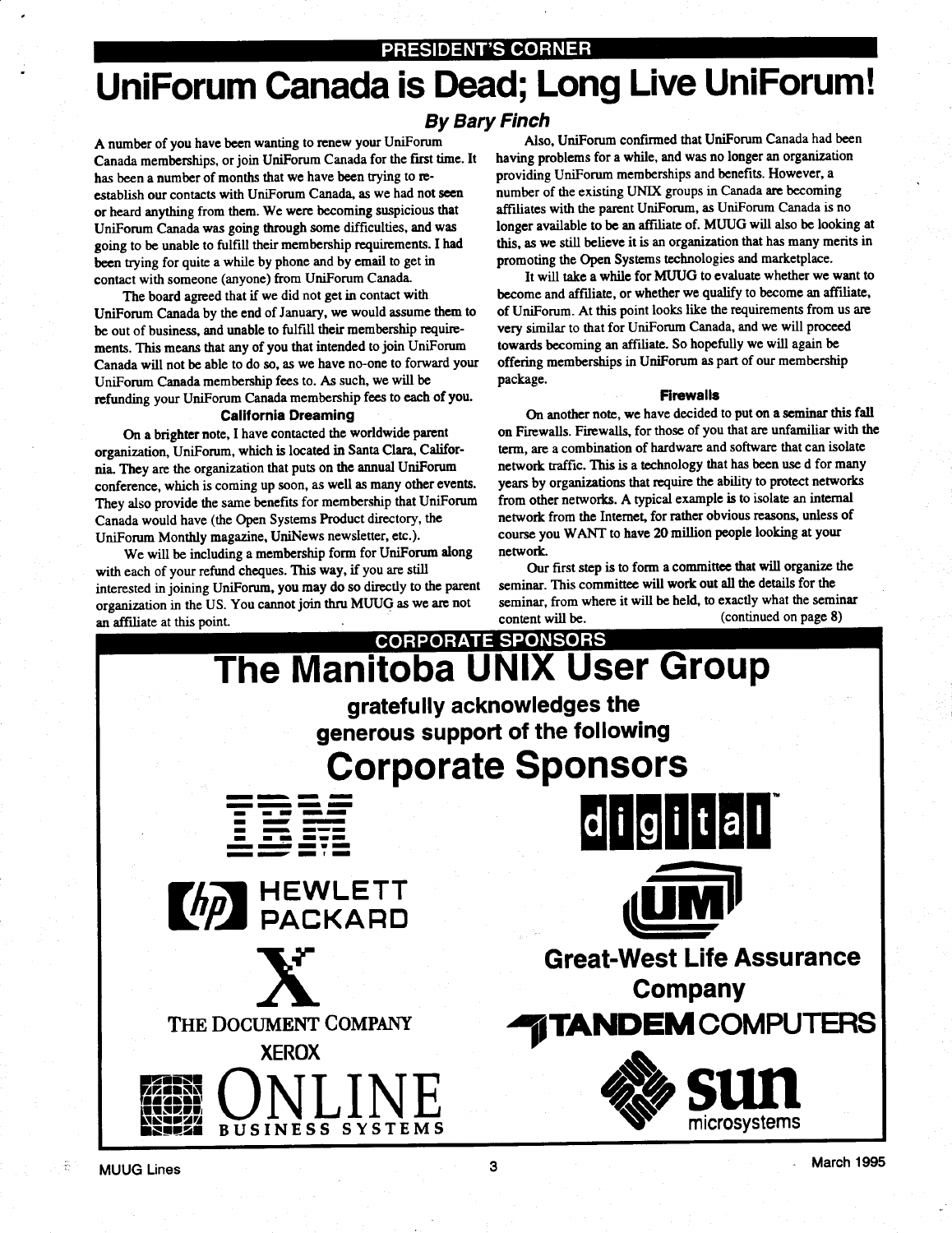### PROGRAMMING C++ O &A

# By Marshall P. Cline

This month's  $C++Q\&A$  completes last month's look at standards. The complete  $C++ FAQ$  is now available in a book format - Addison-Wesley Publishers 0-201-58958-3 \$32.25.

#### Question 77: What are some good C++ coding standards?

 

Thank you for reading this answer rather than just trying to set your own coding standards. But please don't ask this question on Usenet. Nearly every software engineer has, at some point, felt that coding standards are or can be used as a 'power play'. Furthermore some attempts to set C++ coding standards have been made by those unfamiliar with the language and/or paradigm, so the standards end up being based on what was the state-of-the-art when the setters where writing code. Such impositions generate an attitude of mistrust for coding standards. Obviously anyone who asks this question on Usenet wants to be trained so they don't run off on their own ignorance, but nonetheless the answers tend to generate more heat than light.

#### Question 78: Are coding standards necessary? sufficient?

Coding standards do not make non-00 programmers into 00 programmers. Only training and experience do that. If they have merit, it is that coding standards discourage the petty fragmentation that occurs when organizations coordinate the activities of diverse groups of programmers.

But you really want more than a coding standard. The structure provided by coding standards gives neophytes one less degree of freedom to worry about, however pragmatics go well beyond pretty-printing standards. We actually need a consistent philosophy of implementation. Ex: strong or weak typing? references or ptrs in our interface? stream U0 or stdio? should C++ code call our C? vise versa? should we use ABCs? polymorphism? inheritance? classes? encapsulation? how should we handle exceptions? etc.

Therefore what is needed is a 'pseudo standard' for detailed design. How can we get this? I recommend a two-pronged approach: training and libraries . Training provides 'intense instruction', and a high quality C++ class library provides 'long term instruction'. There is a thriving commercial market for both kinds of 'training'. Advice by organizations who have been through the mill is consistent: Buy, Don't Build. Buy libraries, buy training, buy tools . Companies who have attempted to become a self-taught tool-shop as well as an application/system shop have found success difficult.

Few argue that coding standards are 'ideal', or even 'good', however many feel that they're necessary in the kind of organizations/situations described above .

The following questions provide some basic guidance in conventions and styles .

#### Question 79: Should our organization determine coding standards from our C experience?

No matter how vast your C experience, no matter how advanced your C expertise, being a good C programmer does not make you a good C++ programmer. C programmers must learn to use the '++' part of 'C++', or the results will be lackluster. People who want the 'promise' of OOP, but who fail to put the '00' into OOP, are fooling themselves, and the balance sheet will show their folly.

C++ coding standards should be tempered by C++ experts. Asking comp . lang . c++ is a start (but don't use the term 'coding standard' in the question; instead simply say, 'what are the pros and cons of this technique?'). Seek out experts who can help guide you away from pitfalls. Get training. Buy libraries and see if 'good'

libraries pass your coding standards. Do not set standards by yourself unless you have considerable experience in C++. Having no standard is better than having a bad standard, since improper `official' positions 'harden' bad brain traces . There is a thriving market for both C++ training and libraries from which to pool expertise.

One more thing: whenever something is in demand, the potential for charlatans increases. Look before you leap. Also ask for student-reviews from past companies, since not even expertise makes someone a good communicator. Finally, select a practitioner who can teach, not a full time teacher who has a passing knowledge of the language/paradigm.

#### Question 80: Should I declare locals in the middle of a fn or at the top?

Different people have different opinions about coding standards . However one thing we all should agree on is this: no style guide should impose undue performance penalties. The real reason C++ allows objects to be created anywhere in the block is not style, but performance.

An object is initialized (constructed) the moment it is declared. If you don't have enough information to initialize an object until half way down the fn, you can either initialize it to an `empty' value at the top then 'assign' it later, or initialize it correctly half way down the fn. It doesn't take much imagination to see that it's cheaper to get it right the first time than it is to build it once, tear it down, then rebuild it again. Simple examples show a factor of 350% speed hit for simple classes like String. Your mileage may vary; surely the overall system degradation will be less that 300+%, but there will be degradation. Unnecessary degradation.

A common retort to the above is: 'we'll provide "set" methods for every datum in our objects, so the cost of construction will be spread out'. This is worse than the performance overhead, since now you're introducing a maintenance nightmare. Providing 'set' methods for every datum is tantamount to public data. You've exposed your implementation technique to the world. The only thing you've hidden is the physical names of your subobjects, but the fact that you're using a List and a String and a float (for example) is open for all to see . Maintenance generally consumes far more resources than run-time CPU.

#### Question81: What source-file-name convention is best? 'foo.C'? 'foo.cc'? 'foo.cpp'?

Most Un\*x compilers accept '.C' for C++ source files,  $g++$ preferring '.cc', and cfront also accepting '.c'. Most DOS and OS/2 compilers require '.cpp' since DOS filesystems aren't case sensitive. Some also advocate '.cxx'. The impact of this decision is not great, since a trivial shell script can rename all cc files into .C files. The only files that would have to be modified are the Makefiles, which is a very small piece of your maintenance costs . Note however that some versions of cfront accept a limited set of suffixes (ie: some can't handle '.cc'; in these cases it is easier to tell 'make' about CC's convention than vise versa).

You can use '.C' on DOS or OS/2 if the compiler provides a command-line option to tell it to always compile with C++ rules (ex: 'ztc -cpp foo.C' for Zortech, 'bcc -P foo.C' for Borland, etc). Dr. Marshall P. Cline is the founder and President of Paradigm Shift, Inc., a firm that specializes in on-site training for C++, OOD, OOA, consulting, and reusable/extensible C++ class libraries. For<br>more information, send e-mail to "info@parashift.com". more information, send e-mail to "info@parashift.com".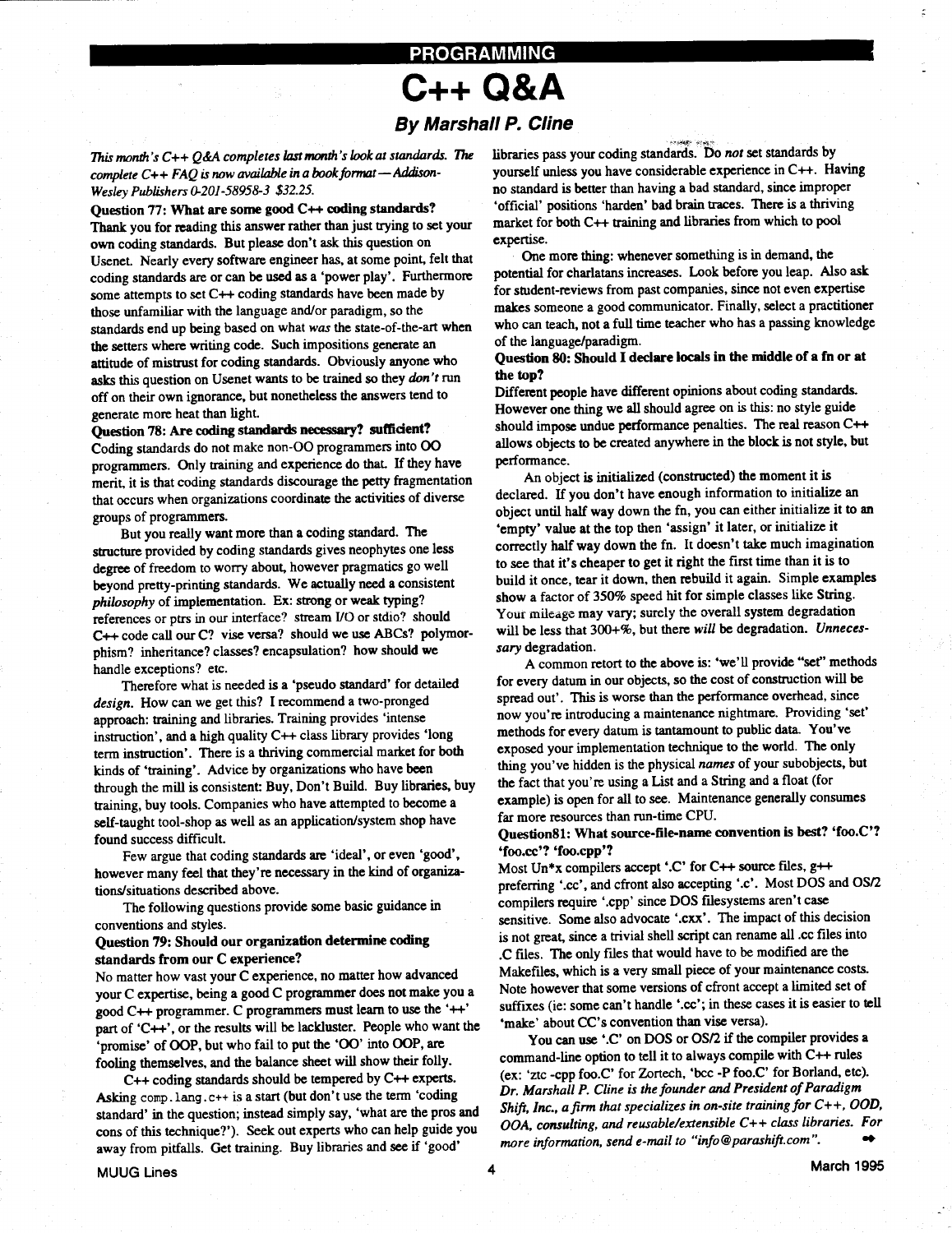# HANDS-ON UNIX Q&A **Originally Compiled by Ted Timar** TANDS-ON<br>
Criginally Compiled by Ted Timar<br>
This month's UNIX Q&A examines some shell issues.<br>
Ouestion 1: Can shells be classified into categories?<br>
... shrc - always.

Submitted by Andrew Trauzzi

This month's UNIX  $Q$ &A examines some shell issues. Question 1: Can shells be classified into categories? In general there are two main class of shells. The first class are those shells derived from the Bourne shell which includes sh, ksh, bash, and zsh. The second class are those shells derived from C shell and include csh and tcsh. In addition there is rc which most people consider to be in a "class by itself' although some people might argue that rc belongs in the Bourne shell class .

 

With the classification above, using care, it is possible to write scripts that will work for all the shells from the Bourne shell category, and write other scripts that will work for all of the shells from the C shell category .

#### Question 2: How do I "include" one shell script from within another shell script?

All of the shells from the Bourne shell category (including rc) use the "." command. All of the shells from the C shell category use "source".

#### Question 3: Do all shells have aliases? Is there something else that can be used?

All of the major shells other than sh have aliases, but they don't all work the same way. For example, some don't accept arguments. Although not strictly equivalent, shell functions (which exist in all shells from the Bourne shell category) have almost the same functionality, of aliases . Shell functions can do things that aliases can't do. Use unalias to remove aliases and unset to remove functions. Question 4: How are shell variables assigned?

The shells from the C shell category use "set variable= value" for variables local to the shell and "setenv variable value" for environment variables . To get rid of variables in these shells use unset and unsetenv. The shells from the Bourne shell category use "variable=value" and may require an "export VARIABLE-NAME" to place the variable into the environment. To get rid of the variables use unset. Question5: How can I tell if I am running an interactive shell?

In the C shell category, look for the variable \$prompt.

In the Bourne shell category, you can look for the variable \$PS1, however, it is better to check the variable \$-. If  $\zeta$ - contains an 'i', the shell is interactive. Test like so:

case \$- in

\*i\*) # do things for interactive shell  $\vdots$ 

# do things for non-interactive shell \*)  $\mathbf{1}$ 

Question 6: What "dot" files do the various shells use? Although this may not be a complete listing, this provides the majority of information.

#### csh

Some versions have system-wide . cshrc and . login files. Every version puts them in different places.

esac

Start-up (in this order):<br>.cshrc - always. .cshrc .login - login shells. Upon termination: .logout - login shells . Others : .history - saves the history . tcsh Start-up (in this order) : /etc/csh.cshrc - always. /etc/csh .login - login shells . .tcshrc - always . .cshrc - if no .tcshrc was present. .login - login shells Upon termination: .logout - login shells. Others : history – saves the history. .cshdirs - saves the directory stack. sh Start-up (in this order) : /etc/profile - login shells . .profile - login shells . Upon termination: any command (or script) specified using the command: trap "command" 0 ksh Start-up (in this order) : /etc/profile - login shells . .profile - login shells . \$ENV- always, if it is set . Upon termination: any command (or script) specified using the command: trap 'command' 0 bash Start-up (in this order) : /etc/profile - login shells . .bash\_profile - login shells . .profile - login if no .bash\_profile exists .bashrc - interactive non-login shells . \$ENV- always, if it is set . Upon termination: .bash\_logout - login shells. Others : .inputrc - Readline initialization. zsh Start-up (in this order) : .zshenv - always, unless -f is specified. .zprofile - login shells . .zshrc - interactive shells .zlogin - login shells . Upon termination: .zlogout - login shells .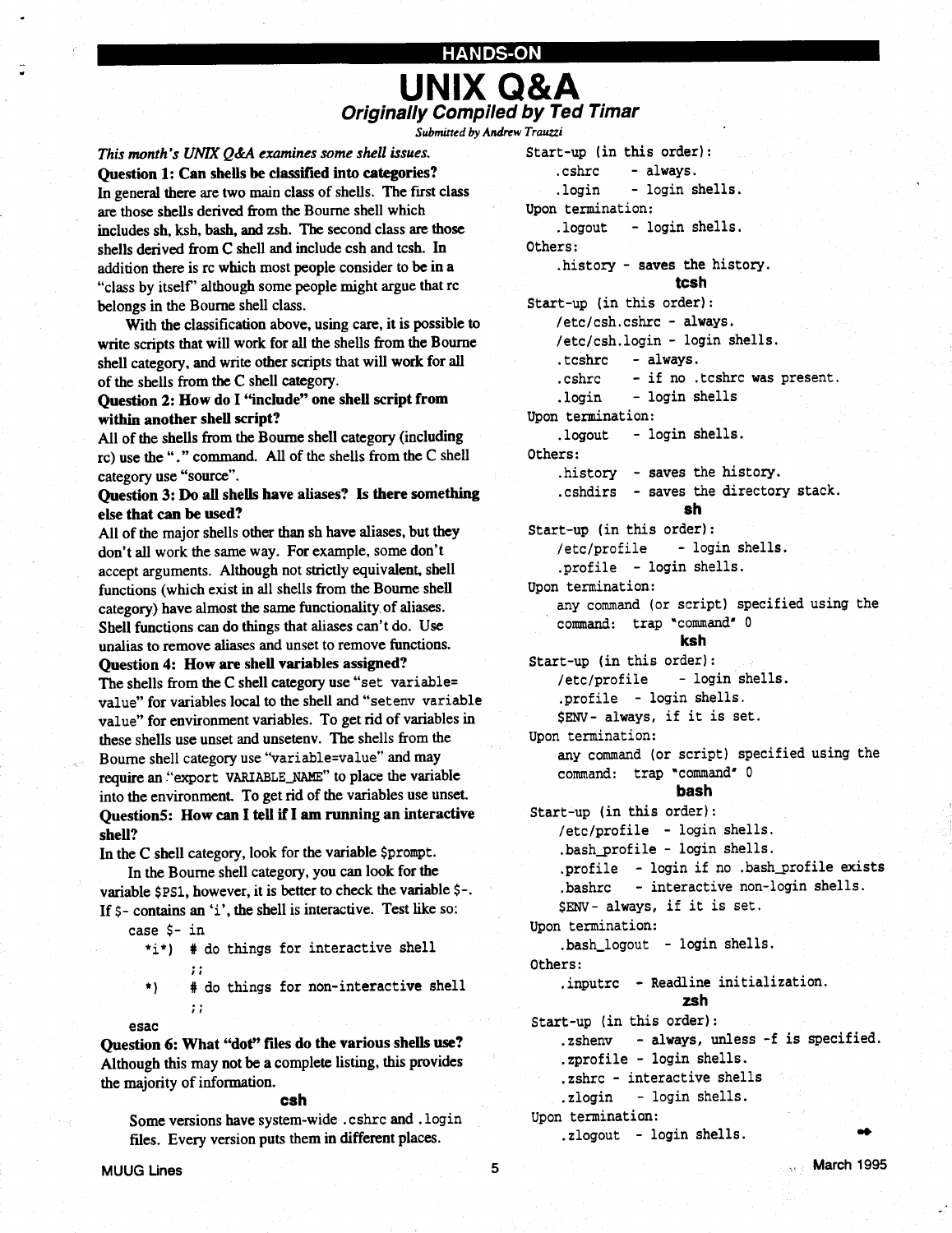## INDUSTRY The Sendmail Interview

#### By Tim O'Reilly

#### In this article, Tim O'Reilly (of O'Reilly books), interviews sendmail's creator - Eric Allman.

- TIM: Can you tell us a little bit about how sendmail came about? I know it's old history for you, but it may be of interest to our readers.
- ERIC: The exact chronology is a little bit hard for me to get right, so we'll just make this up as we go along . I was working on the Ingres Project at Berkeley. This was about the same time that Ernie CoVax, the 11/780, the first 32-bit machine that Berkeley had, came in. I think they had UUCP of some sort. There were a about a dozen UNIX machines around on campus at that time. Eric Schmidt had written BerkNet, which was a sort of UUCP style network, only instead of having dial-up lines, it was connected all the time. It was a store and forward net. You could do remote execs painfully, but really it was for file transfer and mail transfer . Then the Arpanet came in, and that had a whole different set of email standards . The people working in the Arpanet world at that point were mostly Tenex (later known as Twenex because it became TOPS20). They used different mailbox formats, different mailers, etc . So when you sat down on the Ingres machine, you had to use msg to send Arpanet mail and Berkeley Mail to send to anywhere else, and you couldn't send one message to both places at once . That didn't last very long before hooks started to be made to send mail to other networks. Those were mostly done by Kurt Shoens and other people surrounding him. This was back in the days of Berkeley where all source code was publicaly writable by anybody at anytime, and so if you wanted a new feature, you put it in. Common courtesy demanded that you ask the author first, but sometimes common courtesy was less than common.

TIM: When was that?

 

ERIC: About 1977. This was the Bill Joy period, when everything seemed to be happening all at once. It was really very exciting. The hooks for UUCP mail were done in /bin/mail . The hooks for BerkNet were done in Berkeley Mail and the hooks for Arpanet were done somewhere else altogether. Networks didn't talk to other networks . This was a clearly unstable situation. People were starting to hack up different programs, so that for example, if there was an "@" sign, the mailer would send it off to the Arpanet. This quickly became unstable because you couldn't say, "Oh, my address is this." You had to say to somebody, "What mail program do you use? Oh! With that program my mail address is such and such." It was far worse than you can possibly imagine. Add to that the different mailbox formats. Fundamentally, if you were sitting on Ernie, you couldn't send mail to the Arpanet, but you could receive mail from the Arpanet. So we had a lot of people who wanted accounts on our machine, and that started to become unstable because it was only an 11/70 . I'm not really telling this very well, but I'm trying to present this image of chaos.

> Somewhere along in here, it became clear that this wasn't going to work. I started to work on something that would fix the situation. I spent a tremendous amount of time trying to figure out what to do. Couldn't figure it out. One day I just said, "Fine, it's become critical, I'm going to write the ad hoc code, and I'll worry about how to do it

right later." I started writing the ad hoc code . I can remember where I was sitting, and the way the light came into the room. I got out the pad of paper, and I started writing. I wrote about two pages and I said to myself "Oh, that's the way to do it!" That turned into delivermail, which was the precursor of sendmail. It had compiled-in configurations, which was okay when you only had a dozen hosts. It was all dependent on characters. If there's an exclamation point in the name, do this. If there's an "@" sign in the name do that. That sort of thing.

۹

- TIM: Sounds like sendmail was an outgrowth of just trying to create order out of the chaos at that time.
- ERIC: I think the really interesting programs are not written by people who sit around and say, "Oh, let's think of the next new widget we can build," but they have a real problem that they're trying to solve. UNIX was in its best state when people were solving real problems that they had then and there, as opposed to anticipating what somebody's problem might be somewhere. ..sometime.

Anyway, the world continued to become more complicated. For example, at one point, all UUCP links were connected to Ernie CoVax, so if you saw an address with an exclamation point, you'd just send it off to that machine. It didn't take very long before there were multiple machines that had UUCP connections.

Back in the NCP [precursor to TCP/IP] days of the Arpanet, there were a grand total of 254 possible sites on the network. You addressed messages to, for example, "user@MIT-XX." It was small enough so that at one point there was actually an RFC [Request for Comment document] where they were talking about standardizing the reply codes for e-mail. One weekend some guy connected to every single host on the network - the entire network  $$ and checked to see what happened when he presented them with certain inputs. A couple of days later he published this RFC where he said 70% of the hosts do this, so let's standardize it. Then TCP came along with 32-bit addresses instead of 8-bit addresses . We came up with domains. We converted formats from RFC 733 to 822 message formats . We changed from mail being sent through the FTP protocol to having its own protocol, SMTP.

Through all of this period, I was developing sendmail, and running as fast as I could to keep it up-todate with this week's version of the protocols. There were literally new drafts coming out every week. The configuration file turned out to be a very valuable tool because I usually had to make minimal code changes, plus a few config file changes. There were several times when a new draft of RFC 821 (only it wasn't numbered then) came out, and the next day I had it implemented and could provide feedback on how thus and such worked. So in some sense, sendmail really helped the development of those protocols. There were a bunch of things in the protocols that were simply unimplementable, and they were going to standardize it. In a lot of the protocols you find, typically with ANSI and ISO, a lot of things are designed but never built. That's why POSIX.1 really does work because it's standardizing something we have been working with and playing with for a long time. I mean, there are things in "DOT 1" I don't  $\bullet$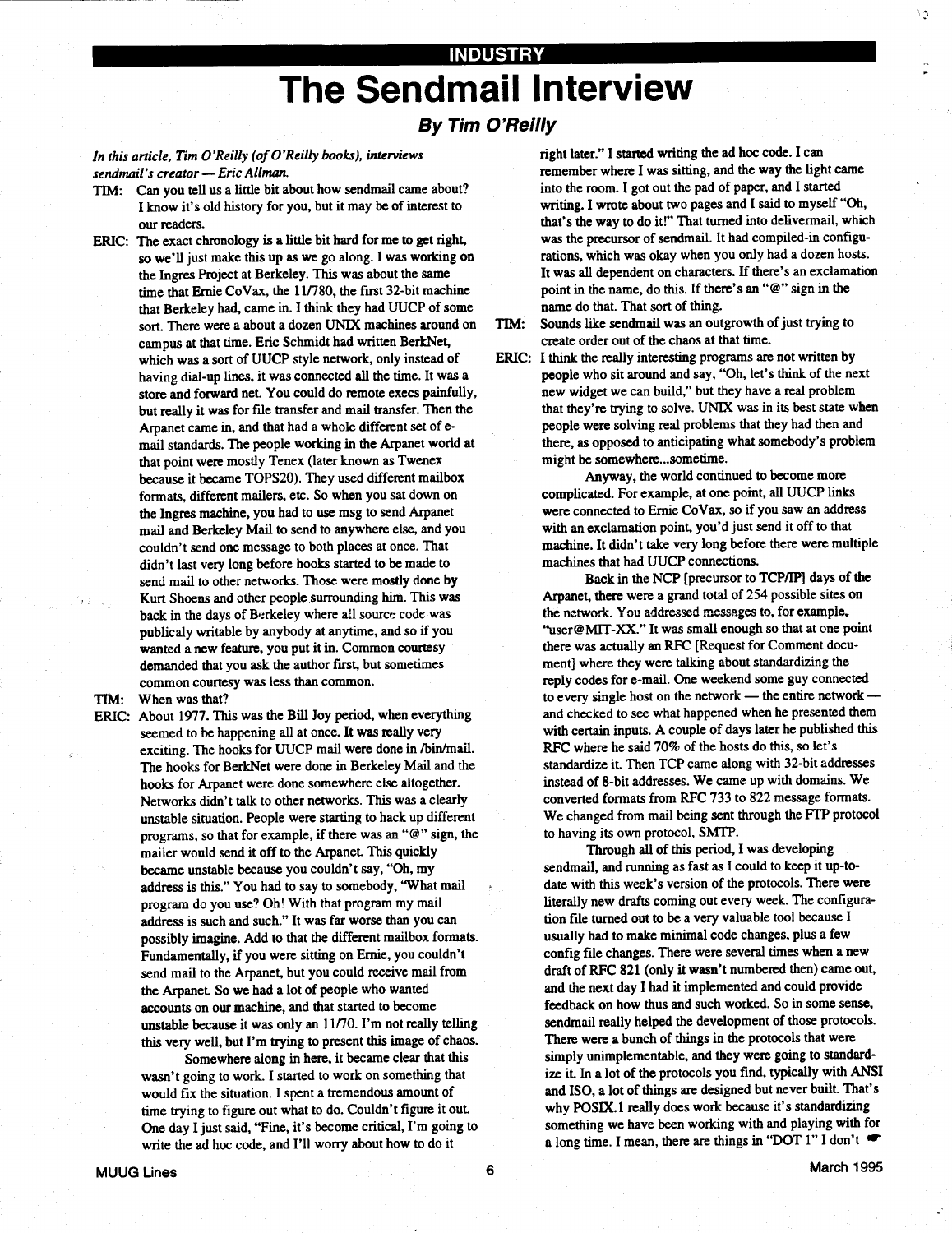#### INDUSTRY

like, but at least we know what's in there, whereas some of the "DOT n's" where "n" is greater than 200, are just piein-the-sky magic things . I don't think standards of that sort can really survive. 

- TIM: It's often been said that when you originally implemented the format of the configuration file, you decided to make it easy for the computer to deal with rather than easy for people to deal with because you figured the computer had to read it often, whereas people had to deal with it only once or twice. Is that a fair statement?
- ERIC: True story here. My first config file was about fifteen lines long. I actually came across it a couple of years ago and threw it out. What an ass! At fifteen lines, who cares what the syntax is? My philosophy at the time was that when I had to change something, I put it in as an option. That way, I wouldn't have to go in and muck up the code again, based on the assumption that something that changed once was probably going to change twice . That turned out to be relatively true. One day I printed it out again and it was 4 pages. How did this happen? I should have gotten wise and said, "Wait! Something's wrong ." I also think people write config files that are unnecessarily obscure .
- TIM: I think when people poorly understand something, its easier to add to it than go back and take things out because you might break something.
- ERIC: Well, there is an awful lot of stuff that crept in over the years. I looked at what Berkeley was shipping as I was working on this latest release and looked it over and said, "I really do not understand what this is." So I threw it all out and started over. I came up with something that was about half the size.
- TIM: It sounds like a lot of the problems in sendmail syntax are related to the fact that it grew historically in response to rapidly changing demands from a lot of corners. It really wasn't something that was designed from an overall integrated perspective.
- ERIC: I am not the sort of person that goes to bed at night thinking, "Gee, I wonder what I can do to make life difficult for systems administrators ."
- TIM: I think a lot of people will be relieved to hear that you have suffered from your own creation.
- ERIC: I've suffered probably more than anyone because I get the weirdest problems. They show up in my mailbox. It's interesting to note that sendmail - because it tends to be so adaptive and so powerful - has probably perpetuated more bad mail software than anything else around. For example, at one point I spent some time looking at messages as they came in off the wire, before sendmail got hold of them. I would say almost half of the messages going over the Net are in an incorrect format now, and sendmail fixes them before you ever see them. For example, if you are using / usr/ucb/mail or mailx or whatever, and you say

To: tim eric

with no comma between the names, it just sends it out. Sendmail puts the comma in. Because sendmail does that, nobody has found it essential to go in and fix that damn user interface, which is just wrong. By any measure it's wrong. (Well, that's not quite right. A long time ago -when we didn't have any interoperability to consider - we just used spaces for the separators, just like we do on command lines. But today we have standards.)

TIM: How different is the new version 8 of sendmail? ERIC: What I really wanted to write was a whole new program

tentatively dubbed Son of Sendmail . I was going to completely restructure the code. There are some things that need to be done - for example, inverting the way the queue is done so instead of processing messages, you process hosts. You open a connection to a host and send everything youve got for that host, and so forth. I haven't done any of those things. But there is a huge list of changes and some new features. A lot of them are performance enhancements, things like connection caching. Let's say you have ten messages queued up all to be sent to the same host, which is actually pretty common if it's a major host that has been down for a few minutes. The old sendmail opened a connection, sent the first message, closed the connection, opened the connection to the same host, sent the second message, then closed it. Connection caching says open it, send it, send second, send third, and so forth, and close it when you're all done. That is not the same as doing it right because all it really does is keep the cache of a small number of open connections and uses it if it's there. But, in fact, you can have connections open to multiple hosts at once.

I didn't want to make the level of changes in the code that would be necessary to do it completely right Frankly, I wanted something that would look familiar enough to people so that even if they hated it, they would still say, yes, I recognize this, and they would be less afraid to run it.

There are enhancements for new standards. The old sendmail is not RFC 1123 compliant, but the new one is . I believe that those upgrades are important. Once again, I have some disagreements with some things in RFC 1123 but it is still a step forward, and I would like to see vendors pick up a version of sendmail that will support these things. Until the major vendors  $-$  Sun, DEC, and  $HP$   $-$  pick up 1123 compliant mailers, there is no chance that the Net will be 1123 compliant

- TIM: What made you decide to revise sendmail after all these years?
- ERIC: There are several reasons. One was simply that we were trying to put hosts into a CS subdomain at Berkeley . Berkeley has just gotten too big. It doesn't work any more to have it all as one domain. That prompted me to look at the code again to put in what is now the "user database."

At the same time, Bryan Costales was writing the O'Reilly book on sendmail, and he asked me if I would mind if he wrote it because he figured that, after all, it was my book. I said something along the lines of, "Please, be my guest." Bryan started writing the book, but I agreed that I would review chapters because it is not to anyone's advantage, least of all mine, to have incorrect information out there. Believe me, there is a huge amount of misinformation about sendmail . So, Bryan started passing chapters by me. He's the sort of person who was really trying everything, just everything. He was trying things no sane person would ever try. As he asked me to review more chapters of the book, the changes started to get pretty serious. He'd find something that didn't work and I'd say, "Yeah, you're right, that's pretty stupid." So I'd fix it. A huge number of corrections resulted from Bryan writing the book. It's really his fault.

This interview was excerpted from the fall 93 issue of ora .com, O'Reilly's print magazine and catalog.

O'Reilly & Associates also publish the definitive guide to sendmail .